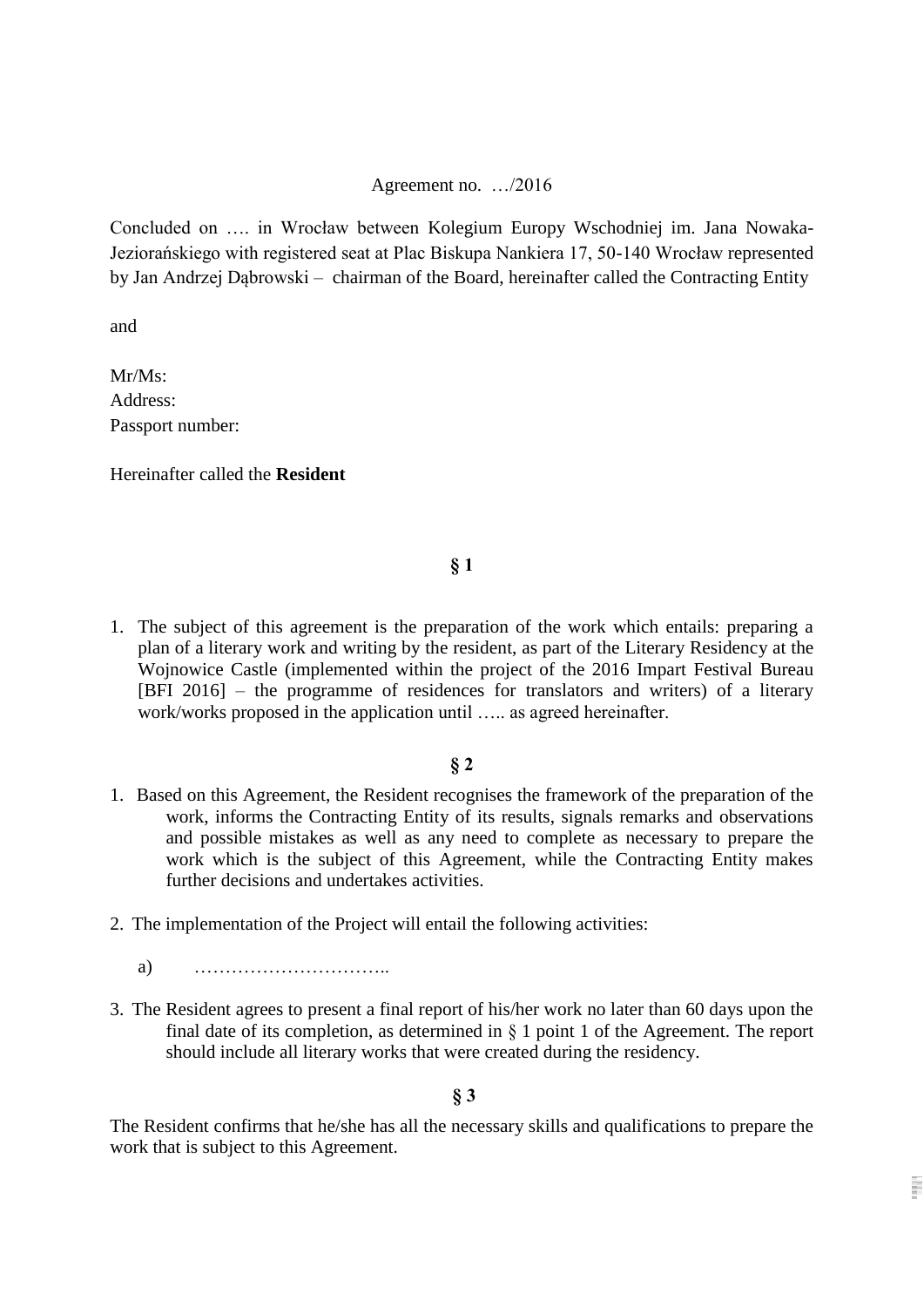- 1. The Resident is obliged to do the work by himself/herself.
- 2. The Resident cannot assign the performing of the work to another party without written consent from the Contracting Entity.
- 3. In the case the Resident breaches provision 4 point 1 and 2 of this Agreement the Contracting Entity has the right to cancel the agreement immediately.
- 4. In the case of an incompletion of the project on time for reasons caused by the Resident or an improper completion with resulting consequences, including financial ones, borne by KEW, the Resident is obliged to return 30 per cent (30%) of the remuneration.
- 5. KEW has the right to request supplementary indemnity as stipulated in article 471 of the Civil Code.
- 6. The Resident is not responsible for not fulfilling or improperly fulfilling this Agreement due to *force majeure*, which means circumstances of extraordinary nature and out of the Resident's control. The Resident can evoke *force majeure* provided he/she immediately informs KEW in writing about such circumstances.
- 7. The author assigns to the Contracting Entity the copyrights to the work subject to this Agreement. The Resident's remuneration, as stipulated in this Agreement is also the remuneration for the transfer of copyrights to the Contracting Entity. At the moment of obtaining copyrights, the Contracting Entity provides BFI 2016, in the framework necessary to implement the Project and fulfil obligations of this Agreement, an exclusive license, one which is not limited by territory but limited by time until 31.03.2017, and for documentation, archiving and promotional purposes of the Project and the organisers of the programme and the city of Wrocław as a European Capital of Culture 2016, as well the idea of the European Capital of Culture, including the Wrocław European Capital of Culture 2016 and in this regard a license that is non-exclusive, non-limited in regards to territory and time, without the possibility to repudiate it based on article 68 of the 04.02.1994 law on copyright and related rights, with the rights to their transfer to third parties and providing license; including the right to use intellectual property rights, with related rights, (especially to the image of participants who were in a different way than an overall whole) to the work in regards to using it as a whole and its parts in all known fields of utilization at the time of the signing of this Agreement and especially in regards:

a) Preserving by all techniques, including in print or digitally, in all data storage and especially: video device and film stocks, magnetic tape, computer discs and all types of digital data storages: DVD, VCD, CD-ROM;

b) Multiplying with all techniques, including: magnetic technique on video tapes, audio-visual discs, photosensitive and digital techniques, including DVD, VCD, CD-ROM, computer records technique on all kinds of data storage mediums fit for this form of recording, creating with a given technique copies of the work, including in print, reprographic, magnetic recording and digital technique;

c) Public performance, staging, screening, reproducing also in places available upon an entry fee;

d) The right to sell in Poland and abroad regardless of the form of recording and sales channel, including on the Internet and with other data communication techniques which are using telecommunication, IT and wireless networks;

e) Granting, leasing or exchanging data storage devices on which the work was recorded;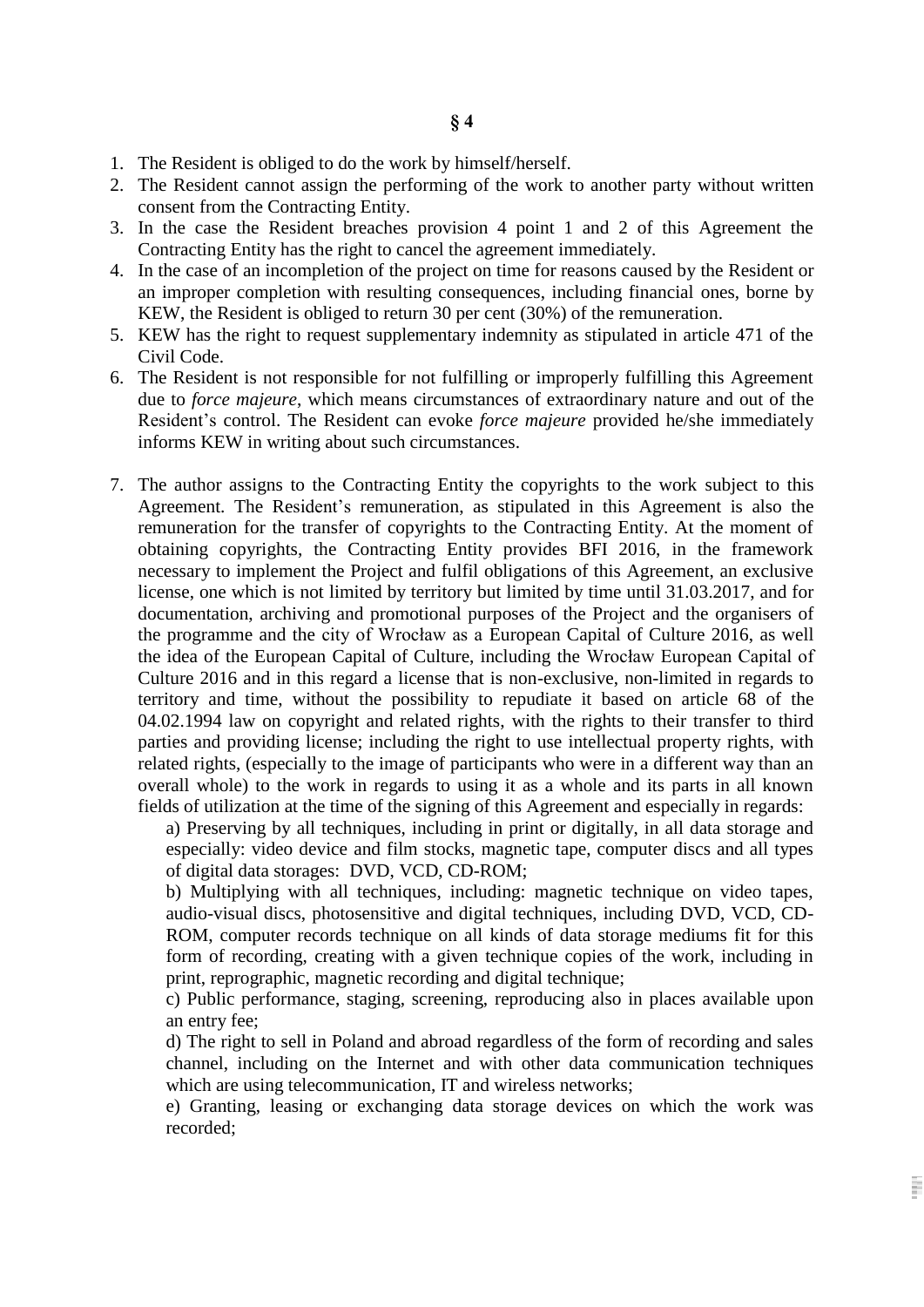f) Staging alone, screening or airing whole or individually selected excerpts by wired vision and/or sound or wireless with any technique – regardless of the system, standard, and format by a ground station, cable transfers, satellite, integral reemission and parallel by a different organization; retransmission and public availability in such a way that everyone has access to it at their convenient place and time;

g) Preparing foreign-language versions;

h) Placing into computer memory and the multimedia network in an unlimited number of conferment and circulation sizes;

i) Using the whole or individually selected excerpts in interactive services, available online and via other data provision techniques, including telecommunications, IT, and wireless networks, using in multimedia works;

j) Using selected excerpts for promotion and advertising purposes;

k) Introducing changes, abbreviations – in an unlimited number of copies and circulation sizes.

8. In the case the Resident uses in his/her artistic activities property and industrial rights of third parties (including rights to images of people obtained as part of an event), the Resident will cover the costs and obtain on his/her behalf the copyrights, related rights and industrial property rights to the works that comprise the subject of this Agreement as well as the right to perform and permitting to perform author's derivative rights.

9. The agreements which are the source of obtaining by the author of the work from third parties as enumerated in the previous point will include at least a right to manage and use the works in the framework determined above without the need for the Contracting Entity and BFI 2016 to pay any additional fees as a result.

10. In the case that this project entails preparing a work, which will be published after the Resident's stay as part of the literary residency program, the Resident shall be obliged to include this information in the part of the work, of its whole, that is prepared by him/her within the framework of the Literary Residency at the Wojnowice Castle programme, financed by BFI 2016 and place the logo of the European Capital of Culture Wrocław 2016, logo of the Artistic Residency Program A-i-R and all logos of third parties as indicated by BFI 2016.

#### **§ 5**

In case there are concerns expressed by the Contracting Party in regards to the work prepared by the Resident, the Resident will take the Contracting Party's remarks into consideration and introduce necessary changes by the time determined by both the Resident and the Contracting Party.

### **§ 6**

The Resident agrees to complete the work that is subject to this Agreement no later than ....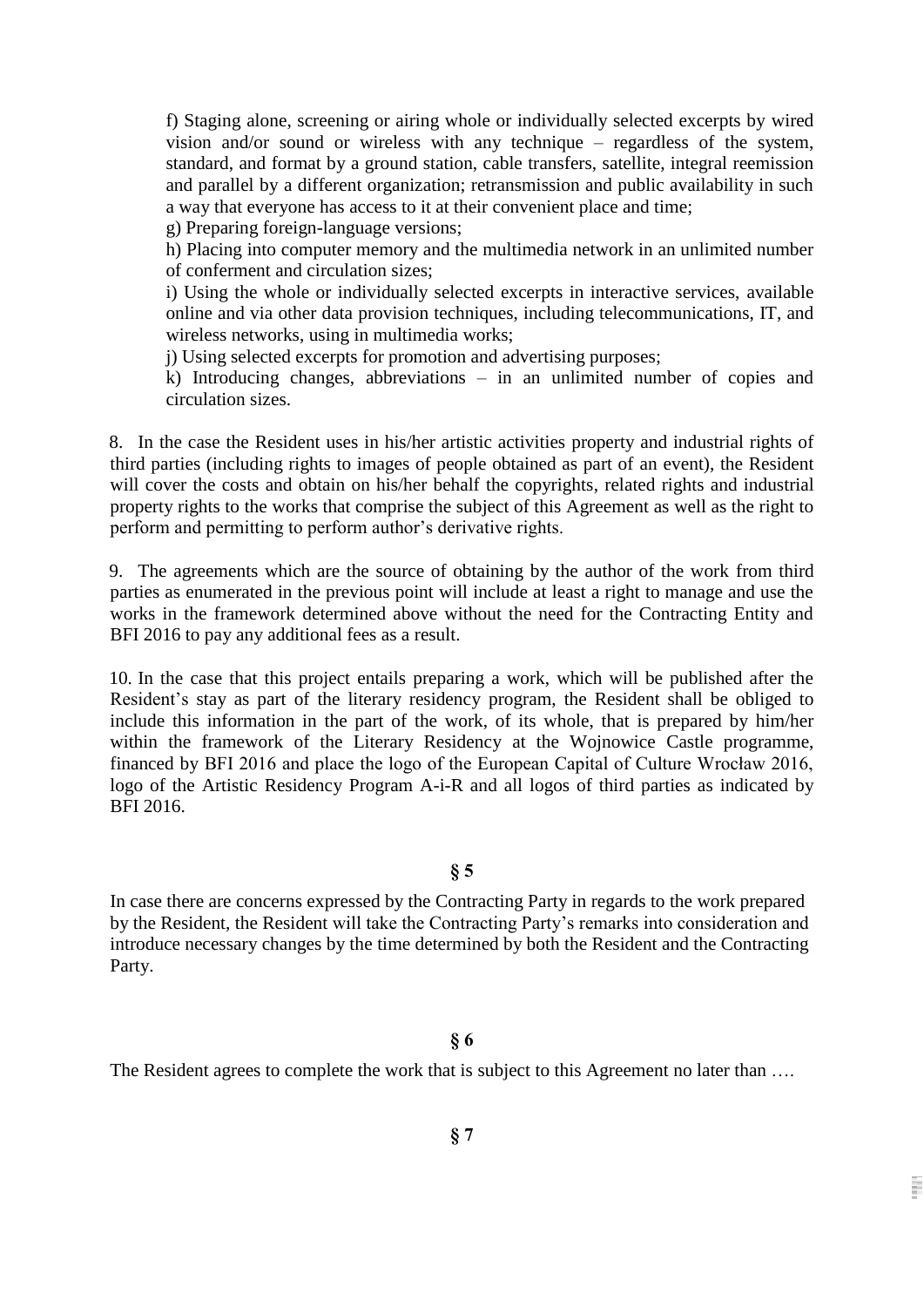1. For the work that is the subject of this Agreement the Resident will receive remuneration in the amount of …. brutto (written:…….)

2. The Contracting Party will pay the Resident the first instalment in the amount ….. brutto (written: ......) which is part of the agreed on final remuneration stipulated in  $\S$  7, after the Resident presents the concept of the implementation of the Project, based on the acceptance by the Contracting Party of the Resident's written report.

3. The Contracting Party will pay the Resident the second instalment in the amount …. brutto (written:…..brutto) after the implementation of the Project, based on the acceptance by the Contracting Party of the Resident's written report.

4. The remuneration is paid by a bank transfer to the Resident's bank account. In cases when such transfers cannot be made, remuneration will be paid in cash, upon the Resident's signing of receipt.

5. The payment will take place up to 7 (seven) days upon the receiving by the Contracting Party of the work and it will be transferred to the bank account provided by the Resident or handed in (cash) to the Resident.

6. The Contracting Party will cover the cost of the Resident's room and board throughout the entire time of the residency.

7. The Resident's travel costs are covered by BFI 2016.

8. The Contracting Party will provide the Resident with assistance in regards to the work he/she does and organization of the work (tutor) during the implementation of the project.

# **§ 8**

Should the Resident not complete the work as it is determined by the conditions of this Agreement, including not completing the work by the time stipulated in § 6 of the Agreement, the Contracting Party will determine another time of completion of the work, upon whose passing the Contracting Party will be entitled to withdraw from the Agreement with immediate effects.

### **§ 9**

For issues that are not regulated by this Agreement, provisions of the Polish Civil Code are applicable.

### **§ 10**

In regards to all issues that could not have been foreseen at the time of concluding this Agreement, the Parties agree to amicably settle, in accordance with good practices and mutual respect of the good name, image and its representatives, and, should such a need arise, modify with an amendment to this Agreement.